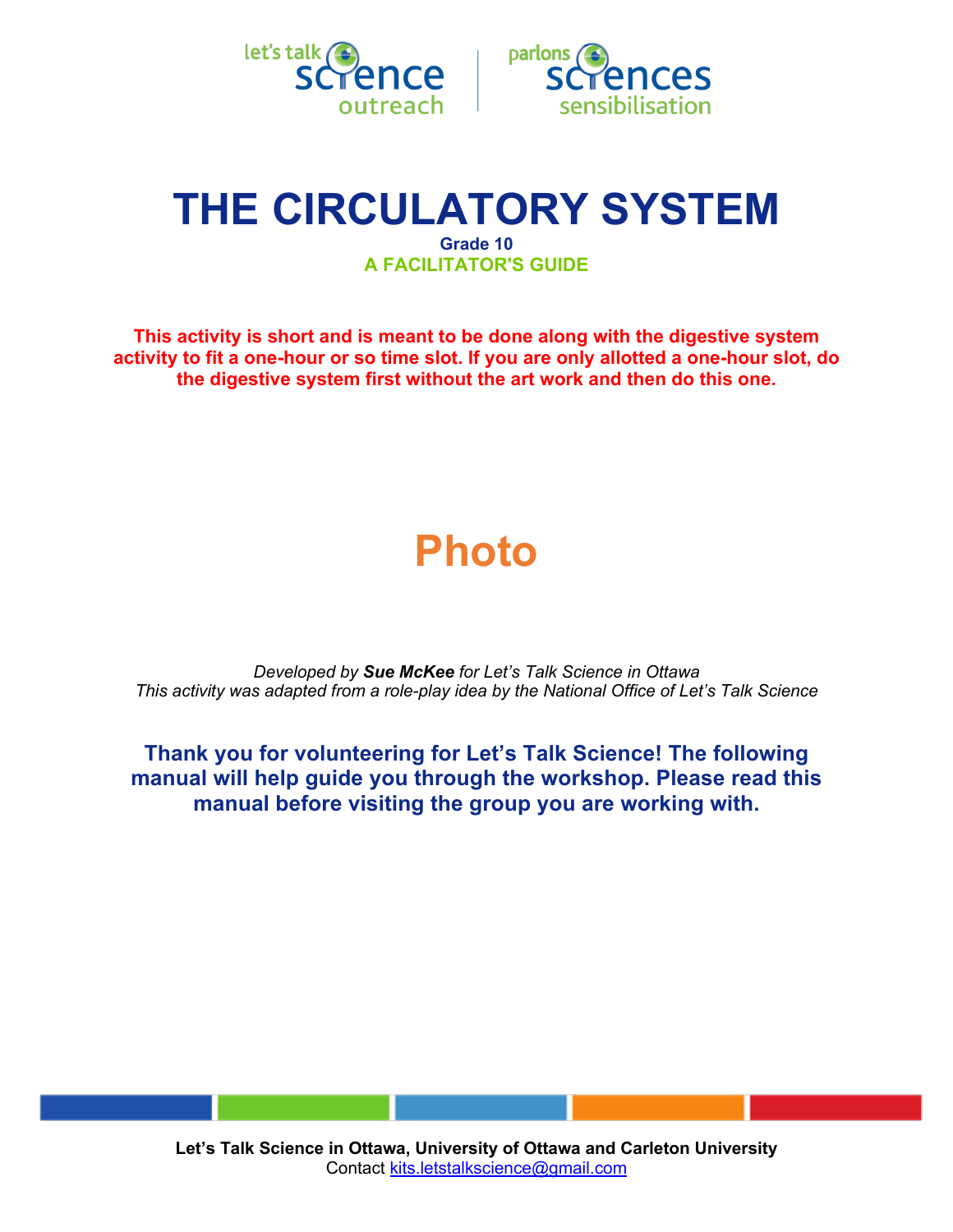### **Important Notes**

### **Introduction & Guidelines**

- This manual is meant as a guide to help you prepare for your activity. The introduction includes questions that get at the curriculum link/science concept the workshop covers. You are not expected to memorize this manual. It is a guide and we want you to bring your own experiences and your style of teaching into it.
- As a general guideline, do not speak longer than the age of the students at one time.
- Most workshops fit well in a 1-hour time period but some like bridge building or some high school activities are a little longer.
- Practice your introduction and test out the activities beforehand so you can anticipate sections that may take more time or may be difficult for students.
- If you are working with a partner, work out roles and responsibilities before the visit.

### **Safety**

As a Let's Talk Science volunteer, safety must be foremost in our minds during all activities. As STEM role models, volunteers must always also model safe science practices.

Always keep in mind the following precautions:

- Emphasize and demonstrate appropriate safety procedures throughout the presentation.
- Be professional but have fun.
- Keep workspaces clean to avoid tripping hazards.
- Allergens should have been checked before reserving the kit (e.g. allergies to latex).
- **Activity Specific Safety:** na

### **WHMIS**

An overview of Canada's Workplace Hazardous Materials Information System (WHMIS) is included in these materials at the end of this manual where needed. No WHMIS sheets are included with this activity.

2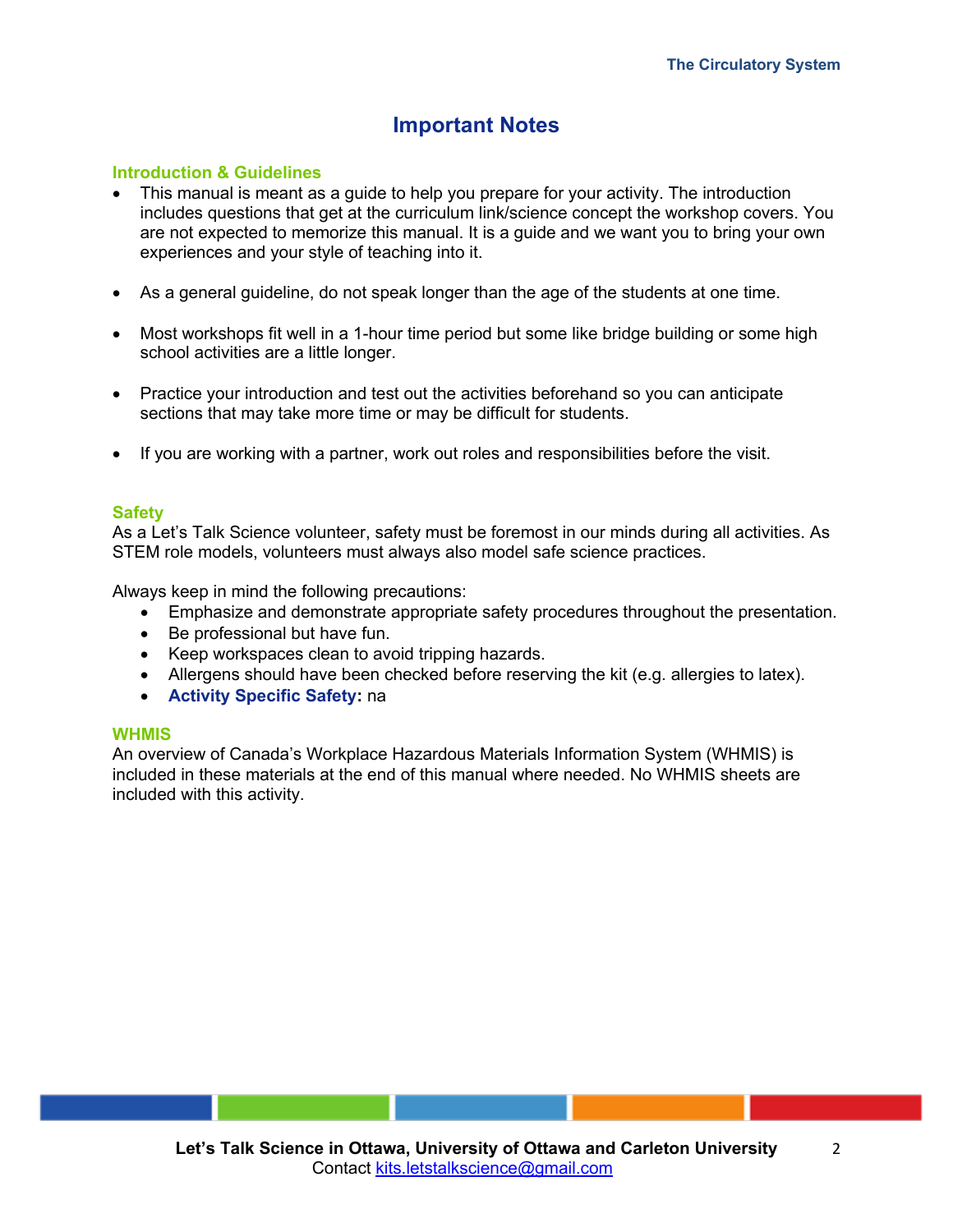### **Overview of the Workshop**

### **Grade Level and Curriculum Learning**

**Grade 10 academic and applied:** *explain the primary functions of a variety of systems in animals (e.g., the circulatory system transports materials through the organism; the respiratory system supplies oxygen to and removes carbon dioxide from the body; explain the interaction of different systems within an organism (e.g., the respiratory system brings oxygen into the body, and the circulatory system transports the oxygen to cells) and why such interactions are necessary for the organism's survival.*

### **Materials**

### **Activity 1: Role play of blood through the heart (per student)**

1 red crayon

1 blue crayons

1 strip (about 6 inches long and 1 inch wide) of red felt

1 strip blue felt cut in strips

1 colouring page

**For the teacher**

Laminated cards with parts of the heart (inferior vena cava, right atrium, right ventricle, pulmonary artery, left atrium, left ventricle, lungs, pulmonary vein)

1 roll of blue electrical tape and 1 roll of red electrical tape

PowerPoint (optional)

### **Timing of the Workshop**

|                     | <b>Approx. Time</b> | <b>Description</b>                                                                                                                |
|---------------------|---------------------|-----------------------------------------------------------------------------------------------------------------------------------|
| <b>Introduction</b> | 5-7 minutes         | Introduce yourself, find out what they already know,<br>add in bits to fit with the curriculum learning                           |
| <b>Activity 1</b>   | 15-20 minutes       | Colouring blood flow through the heart and then role<br>play (don't spend much time on the colouring -just a<br>quick go through) |
| Wrap up             | 5 minutes           |                                                                                                                                   |

3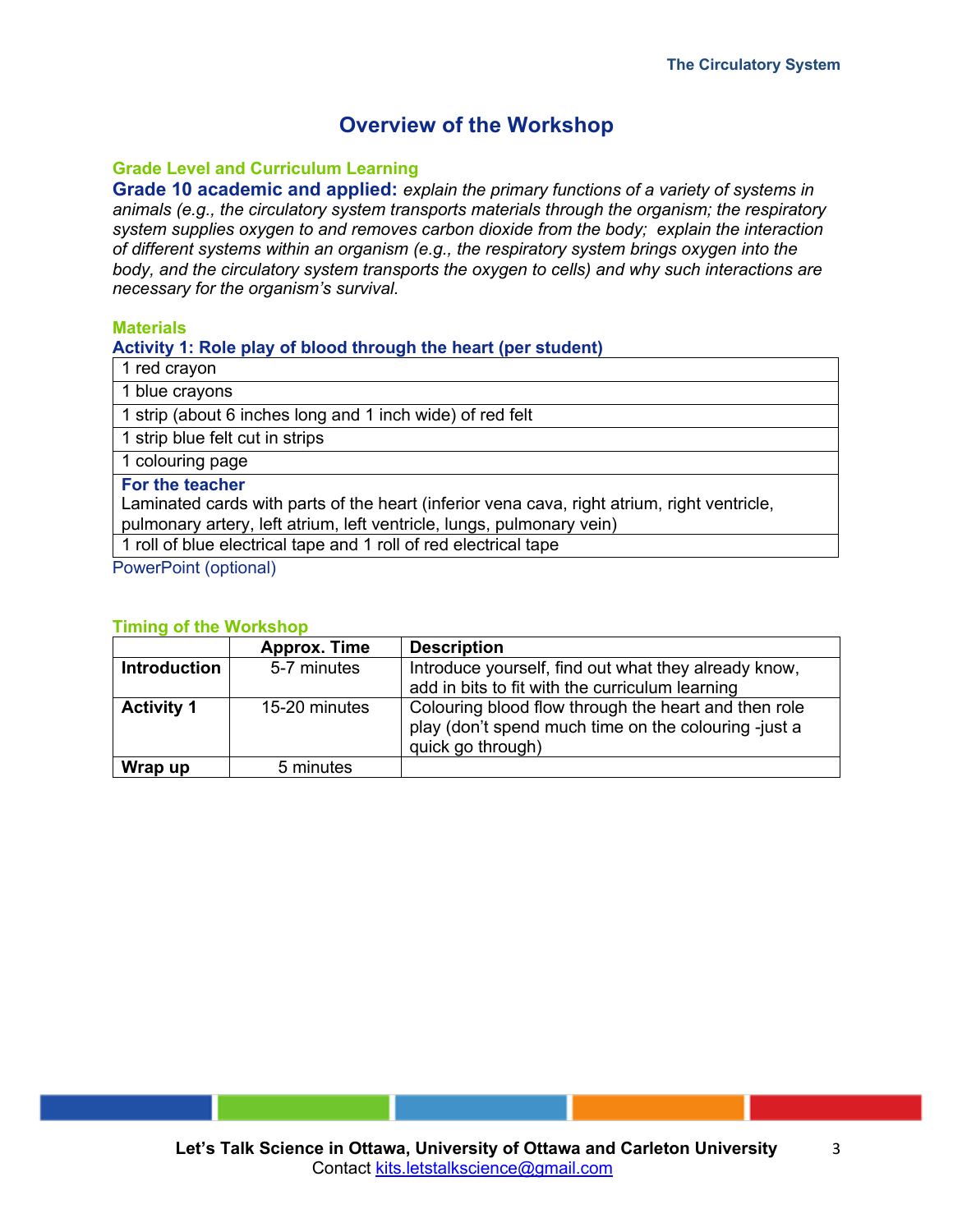### **Activity**

*The questions you might ask are in bolded blue font. Some things you might say are in blue font and the possible answers are in square brackets in black font. Actions are in purple font.*

### **Introduction**

Hi everyone! We are Let's Talk Science volunteers. We come to schools and do hands-on activities. I study [simple terms] \_\_\_\_\_\_\_\_ at the University of Ottawa/Carleton University. I decided to study because [when I was your age I loved... I think it's important to... I'm curious about…].

We're/I'm here today to learn a bit about how blood flows through our bodies.

Ask the teacher if she/he can pick students to answer questions as you ask them. Also, you might not be able to hear the answers so the teacher might have to repeat the answers. If you cannot see the students because the camera doesn't extend to where they can see you on a screen, you'll have to rely on the teacher to know if the students are ready for the next step.

**What body system is our heart a part of?** [circulatory system]

**What does our heart do?** [to pump blood through our bodies]

**Why do we need blood to go through our bodies?** [carries nutrients and oxygen to other parts of our body where they are needed] [Our blood is our transport system and takes nutrients from our digestive system and oxygen from our lungs to give us energy. Our blood brings oxygen to our muscles, nerves, brain and other cells to keep all our body working properly. Our blood takes the wastes from our cells and organs (e.g. carbon dioxide) and carries it to other systems like our lungs so it can be taken out of our bodies.]

**Does anyone know what the vessels that carry our blood are called?** [veins and arteries]

**What does a vein do?** [brings blood to the heart—most students will say veins carry carbon dioxide or blood without oxygen (deoxygenated blood) to the heart which is mostly true, however, the pulmonary artery (the artery that goes from the lungs to the heart) carries oxygen from the lungs to the heart. The definition of a vein is: a vessel that brings blood to the heart (rather than a vessel that carries deoxygenated blood)—clarify this with them if need be]

**Now that you know the definition of a vein, how would you define an artery?** [a vessel that brings blood away from the heart—again, most arteries carry blood with oxygen in it but the pulmonary artery carries blood that is deoxygenated so the definition of a vessel that carries blood away from the heart is more accurate]

**Most veins look bluish under our skin – does anyone know why?** [It has to do with light, the thickness of veins compared to arteries and the deepness under the skin. Veins tend to be closer to the skin and thinner-walled than arteries and our brains see them as bluish]

If you go for a check-up as an adult the doctor will often check our pulse or the number of times our heart beats in a minute. Let's see if we can find our pulse. The easiest places are on our wrist or our neck. These are where the arteries are close to the skin. There are other areas like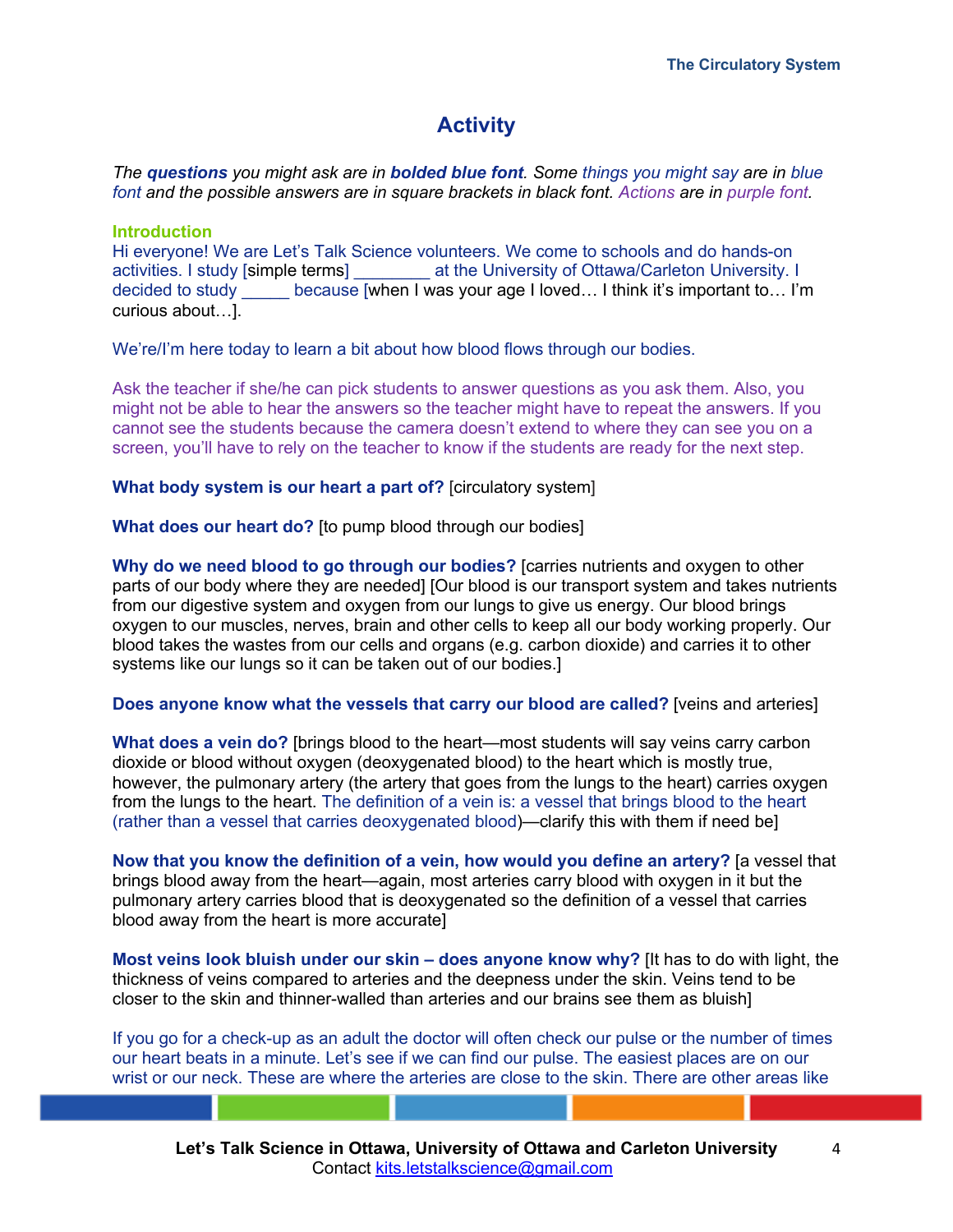the back of our knees, our groin, neck, temple and parts of the foot. We'll use the neck or wrist today.

Have everyone take their two fingers (index and middle finger) and place them on their wrist near their thumb until they feel the pulsing. If they do not feel pulsing on their wrist have them try on their neck.

**What do you think happens to our pulse or heart rate when we exercise?** [goes up]. Let's test this to see if it's true.

Get students to find their pulse. Then let them know you will time them for 15 seconds and they are to count (not aloud) how many times they feel the pulse. Make sure everyone has found their pulse and then do a countdown 3-2-1 start. Stop them at 15 seconds. And then ask them to multiply the number by 4 to give an estimate of their heart beat per minute. Ask a few to give you the number they got.

Next have them stand up and jump or run on the spot vigorously for one minute. Let them know as soon as the 1 minute is up, you want them to find their pulse again and when you say 'go' start counting until you say 'stop'. Then repeat what was done for the pulse at rest so they get number of beats per minute right after exercise. Ask again for a few to give you the number this time. [You could graph this increase on the board if you wanted but don't take too long]

Another thing your doctor might measure is your blood pressure. We're going to do a couple of activities and then we'll come back to blood pressure. It's helpful for us to know how blood flows through a heart and parts of the heart before we talk about blood pressure.

### **Blood Transport Through Heart (Colouring)**

Today we're going to model how blood flows through your heart – you are going to be the blood and a model of the heart will be on the floor.

Ask the teacher to distribute the colouring pages anda red and blue crayon to each student.

You could also have the teacher make the model on the floor at this point. She/he needs to make 4 large boxes – large enough for a student to stand in. The two on her/his right should be done using blue tape with the one closest to her/him being slightly smaller than the one further away. The two on her/his left should be red and again the one closest to her/his feet smaller than the one further away. He/she could also add in the inferior vena cava (blue), aorta (red), pulmonary vein (blue), pulmonary artery (red) as in the photo. The teacher can also leave red felt pieces in the lung area.

Before we do this, let's use this colouring sheet to follow the flow of blood through the heart. Then we'll model it with us being the blood and chambers of the heart.

Slide 1 or just use a print out of the page if you have one. (Note answers are on slide 2 if you need them)

Take them through the flow of blood: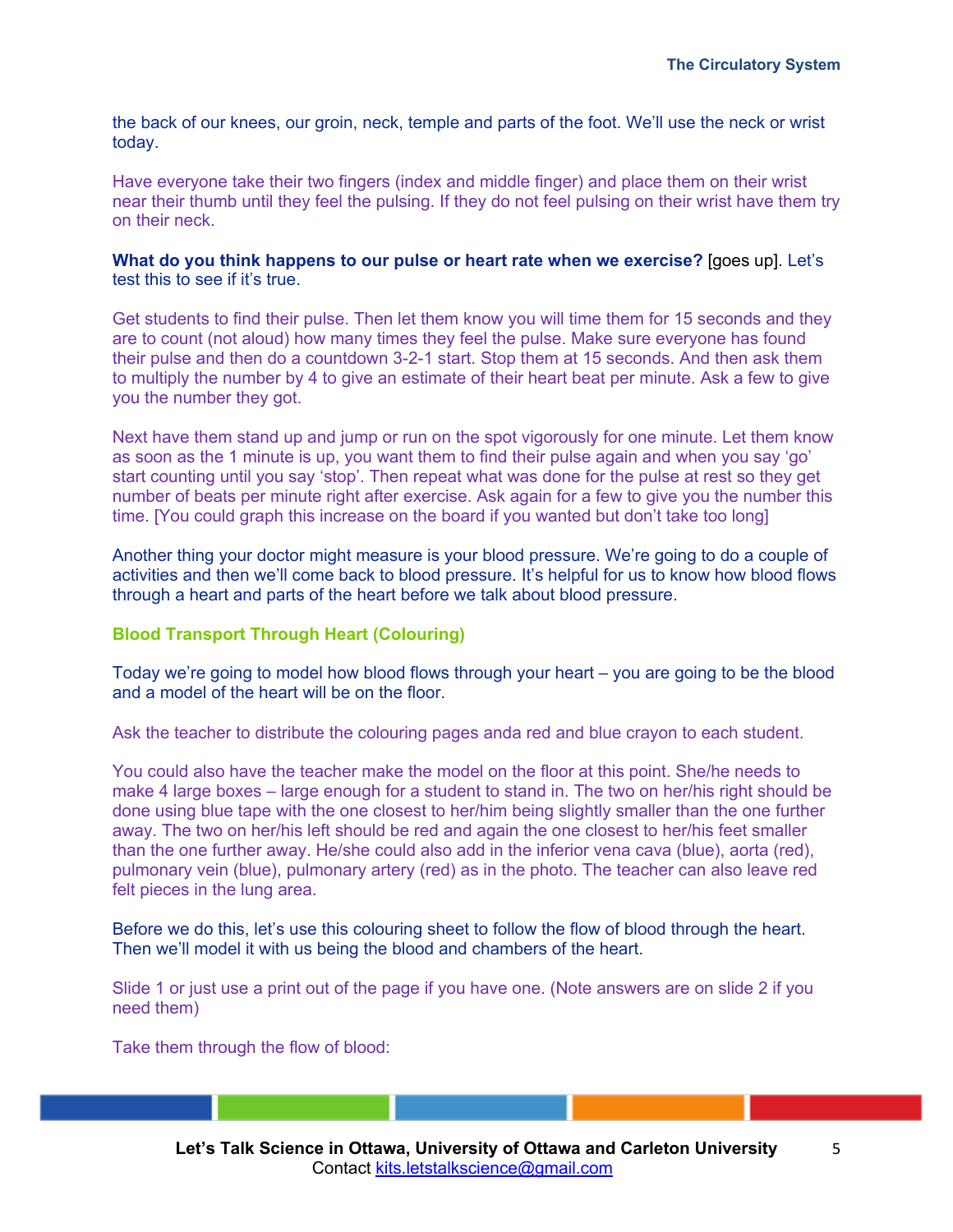You can see there are numbers on each of these and that shows us the order of the flow. Let's start with #1. Does anyone know what that vein is called? [the inferior vena cava]

We'll colour veins carrying deoxygenated blood blue and arteries which are rich with oxygen, red.

The inferior vena cava and the superior vena cava (top left hand side of the picture) bring blood from the body to the heart. Trace the arrows on the inferior and superior vena cava in blue crayon.

**Now where does the blood go?** [right atrium – they might not know the names of each part but you can help them as needed] **Has it picked up any oxygen yet?** [no] **What colour should you outline that arrow?** [blue]

Continue the same way to the right ventricle. Note there is a valve (#3) that opens and closes as the heart contracts and relaxes allowing blood to flow from one chamber to another. **Does anyone know what this valve is called?** [tricuspid valve]

From the right ventricle, the blood moves to this large artery. **Has the blood picked up any oxygen yet?** [no] **Does anyone know what this artery is called [hint, it is taking blood to the lungs]?** [pulmonary artery]. Outline the arrows to the pulmonary artery and to the lung in blue.

The blood is now in the lungs. **What happens here?** [gas exchange - it exchanges carbon dioxide for oxygen].

Now the blood comes back to the heart through the pulmonary veins. **What colour is the blood now?** [red, representing blood with oxygen in it] Outline the arrow from the lungs to pulmonary vein in red.

Continue in a similar way through the left atrium and left ventricle outline the arrow in red and up through the aorta where the blood leaves to go to the rest of the body. Valve (#8) is the bicuspid or mitral valve.

Now, we'll see how much you remember and have you pretent you are blood and go through the heart saying each chamber of the heart and the veins and arteries (and valves if you can remember).

Let's see if we can now pretend we are blood and flow through the heart to exchange our carbon dioxide for oxygen and bring it to the rest of our body.

Ask the students to guide the teacher (without looking at their paper if they can) to lay out the names of each part on the floor using the word cards.

Have the teacher distribute a blue piece of felt to each student and then one at a time each student can go through the heart flowing as blood would, saying each part as they go through it, and exchanging their blue ribbon for red at the lungs, etc.

You could probably just have a few students do this.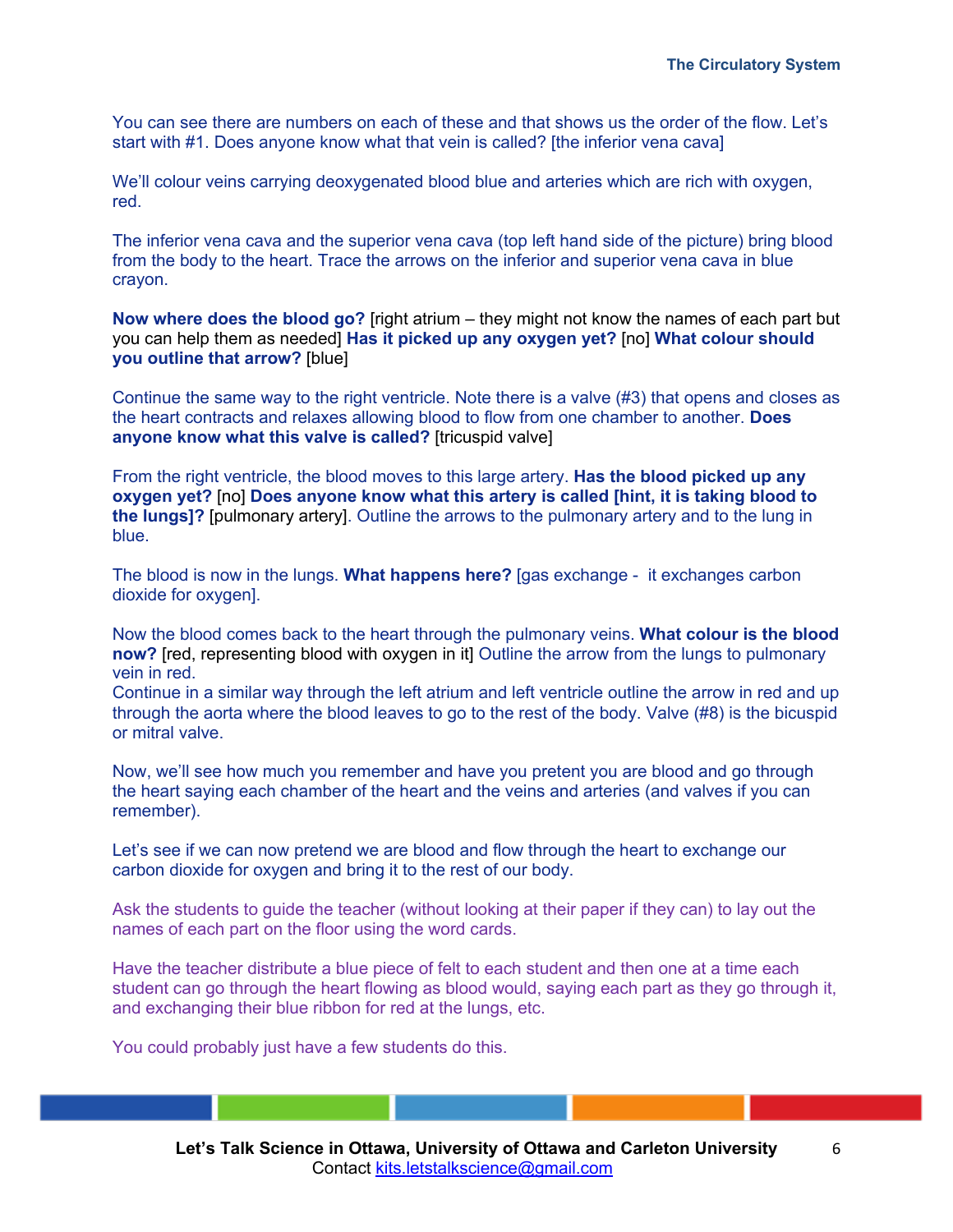### **Wrap-Up**

Now that we've seen how blood flows through the heart, let's go back to what is blood pressure. **Does anyone know what blood pressure is?** [Blood pressure is a measure of the force of blood against the walls of your arteries]. An adult's normal blood pressure is somewhere around 120/80 mmHg (we measure this in millimetres of mercury). For you (youth) blood pressure differs by height, age and gender and so the averages are different depending on these things and others.

The pressure (force of pushing) inside each of the 4 heart chambers (i.e. the atria and ventricles) is different. For example, for adults the pressure in the left ventricle is about 120 mmHg and the pressure in the right is 30 mmHg.

Blood pressure is measured as systolic and diastolic pressure.

Systolic pressure (the top number) is the pressure it takes to push the blood forward into your artery. It is the highest number achieved when the heart contracts. In an average adult that would be 120 mmHg.

Diastolic pressure (bottom number) is the small amount of pressure the heart has when it is relaxing between beats. In an average adult that would be 80 mmHg.

There are many diseases of the heart with *coronary artery disease or atherosclerosis* being the most common form of heart disease.

**Extra if you have time but this might take too long if you are also doing the digestive system**

### Slide 3

There are 2 *coronary arteries* (blood vessels) that branch from the main aorta about the size of a drinking straw that encircle the heart with a lacy-type network. These blood vessels supply blood and oxygen to the heart itself.

With atherosclerosis, fatty substances, cholesterol, cellular waste products, and calcium build up in blood vessel walls and narrow the passageway for the movement of blood often leading to heart attack. A heart attack is when the heart muscle is damaged. Sometimes the plaque causes a blood clot to form blocking the artery further. Sometimes you get reduced blood flow from a spasm which is a temporary tightening of the artery.

Atherosclerosis is something that builds up over time and may even start in childhood.

Before moving to the next slide which has the answer to this question, ask**, Why do you think our arteries get clogged?** 

Some causes you can't control –men more likely than women until a certain age, age (as you get old you are more likely to have atherosclerosis, heredity or a family history of heart disease, and some races are more likely than others.

These are some you might be able to control and many of them are related. **Does anyone know what any of these are?**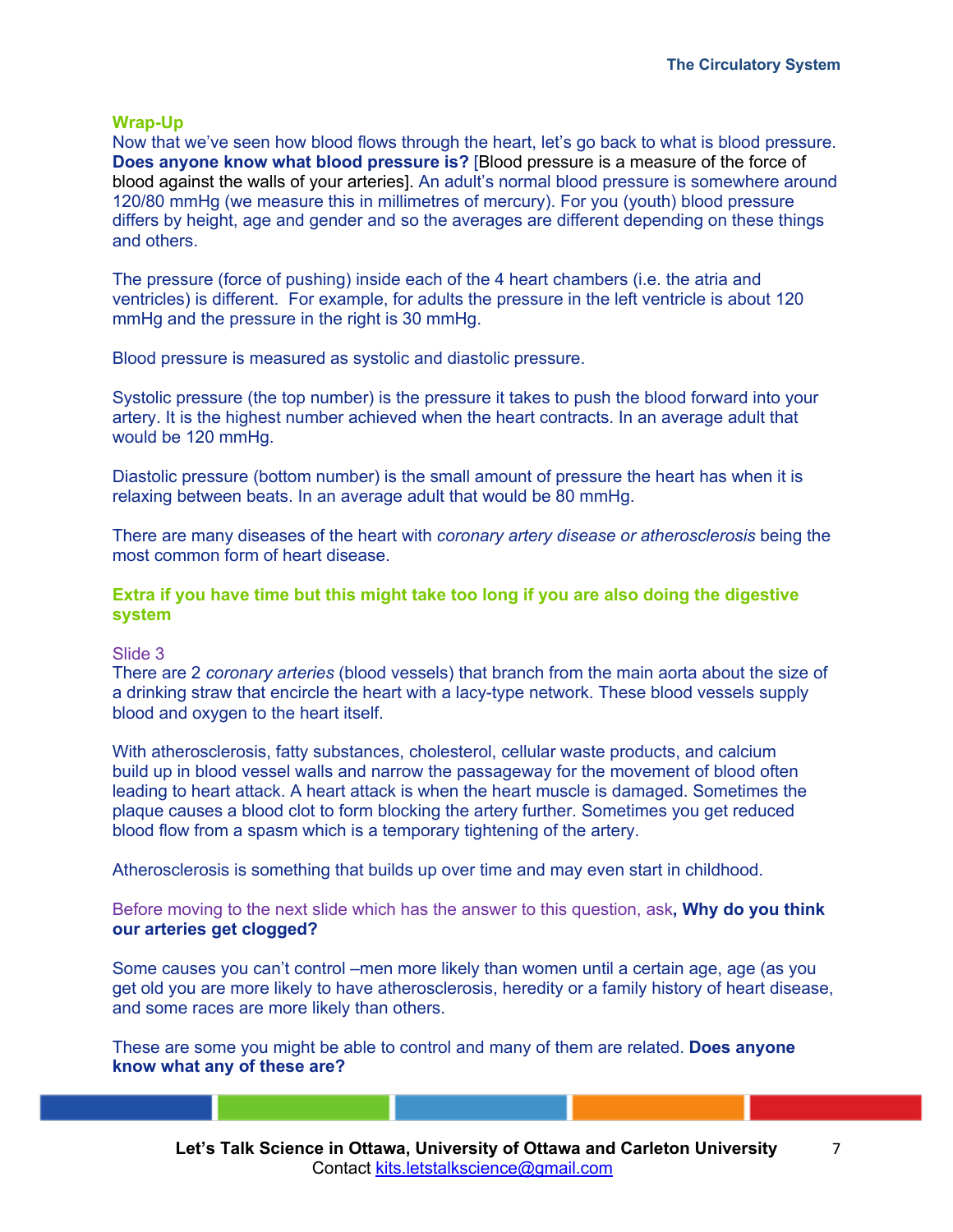Cholesterol is a waxy substance in our blood that comes in 2 forms. One called HDL (high density lipoproteins) is 'good' and helps build cells and remove the second form of cholesteral (LDL) which is not good for our bodies. It can get built up in our blood vessels. Some things we eat cause LDL to get high in our blood (e.g. fatty foods, processed foods, etc.).

### Slide 5

High blood pressure happens when the force of the blood moving through the vessels Is stronger than it needs to be. High blood pressure is linked to the foods we eat and how much exercise we do as well as stress and other factors.

Obesity is a disease where the body has too much body fat and can be genetic, environmental, or from poor diet and lack of exercise.

Diabetes is a set of diseases that affect how your body uses blood sugar and means you have too much blood sugar. It can be genetic or due to poor diet.

### Slide 6

**Does anyone know any tests we do for our hearts**? [use info below to fill in anything they don't know]

*Electrocardiogram* – measures the electrical activity of the heart, including the heart rate and regularity of the heart beats, as well as the size and position of the chambers, any damage to the heart, and effect of drugs or devices to regulate the heart. If there are any issues with these it can be the first indicator that something isn't quite right.

*Stress tests* – measure how well your heart works when it is stressed (exercises make your heart pump harder and faster) which can also indicate that there may be problems.

*Angiograms* – are processes that use small tubes which can be inserted into your arteries (often your leg) that use a dye and an x-ray machine to see the arteries in your heart (coronary arteries). These tests will tell you if you have atherosclerosis ("clogged arteries").

Doctors also use *blood tests*, chest x-rays, echocardiograms (graphs of your heart's rhythm), and ejection fractions (how well your heart pumps blood with each beat).

#### Slide 7

In real life there are a few common types of surgery we can use to fix a clogged artery: a stent, angioplasty (balloon), and by-pass surgery.

The first method is called a *stent*. Stents are introduced into a blood vessel on a balloon catheter into the blocked area of the artery. The balloon is inflated which causes the stent to expand until it fit to the inner wall of the blood vessel. The balloon is then deflated and drawn back. The stent stays in place permanently, holding the vessel open and improving the flow of blood.

When performing *angioplasty*, a balloon catheter is passed into the artery, inflated so it compresses the plaque to the wall making the space for blood to flow through larger. The balloon is then deflated and removed.